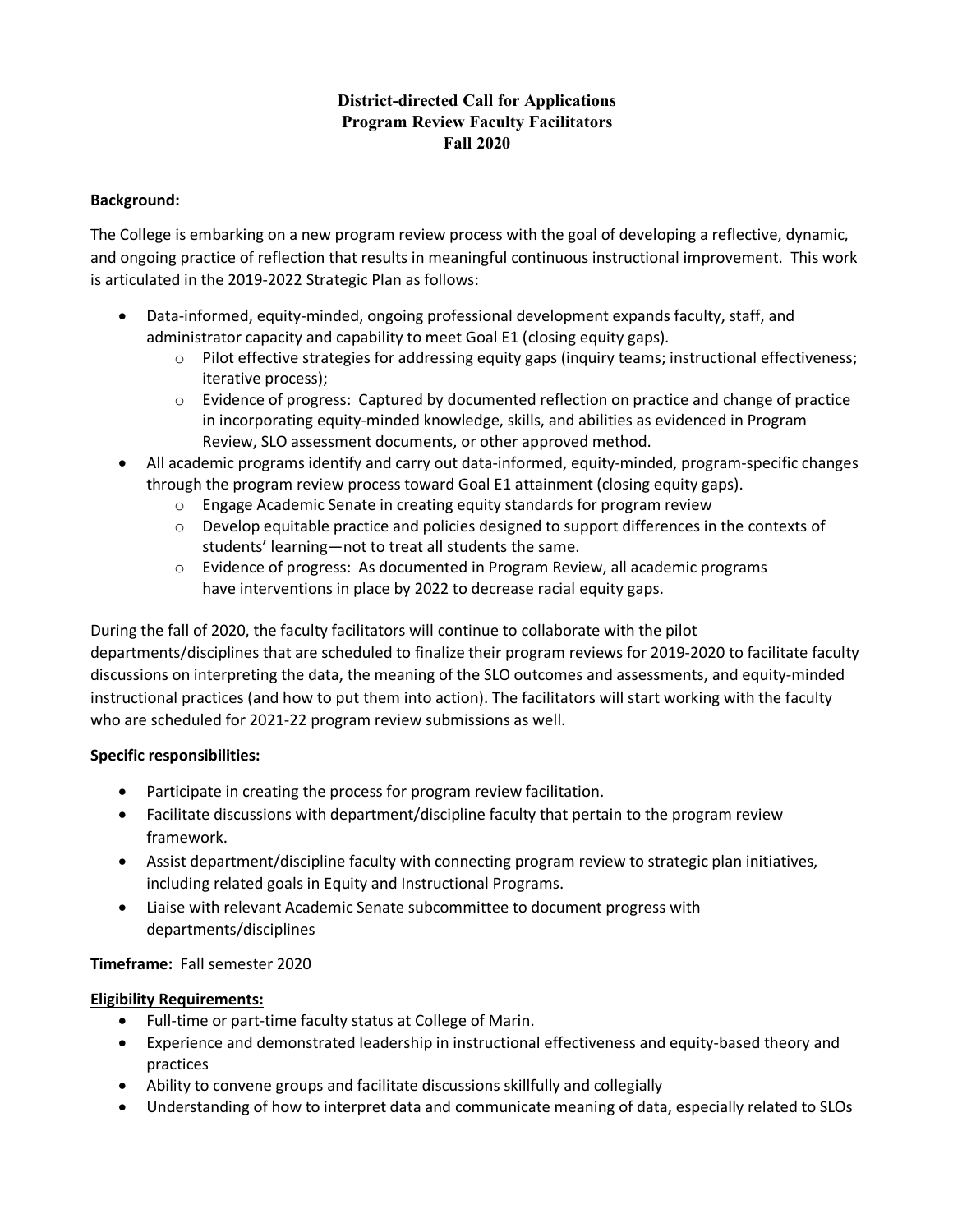### **Compensation:** up to 80 hours each at the current stipend rate

### **Application Procedure:**

- Submit the following materials to UDWC c/o Rhonda Jones by Wednesday, July 1, 2020
	- o Page 1 Information Sheet
		- \* Name; Phone extension; years of employment at the College of Marin
		- \* Indication that the department chair and appropriate dean are aware of your application
- Page 2 Essay: Describe in 250 500 words how you meet the above eligibility requirements

### **Criteria for Evaluation (Articles 8.3.5 and 8.3.6 Category II):**

- $\circ$  (6) The proposed cost and probable availability of personnel, equipment, supplies, and /or operational support will be available (0-5 points)
- $\circ$  (7) The project activities will not adversely affect the discipline or department budget, facilities, or schedule (0-5 points)
- $\circ$  (8) The applicant(s) appears to have adequate experience and/or training to carry out the proposed project (0-5 points)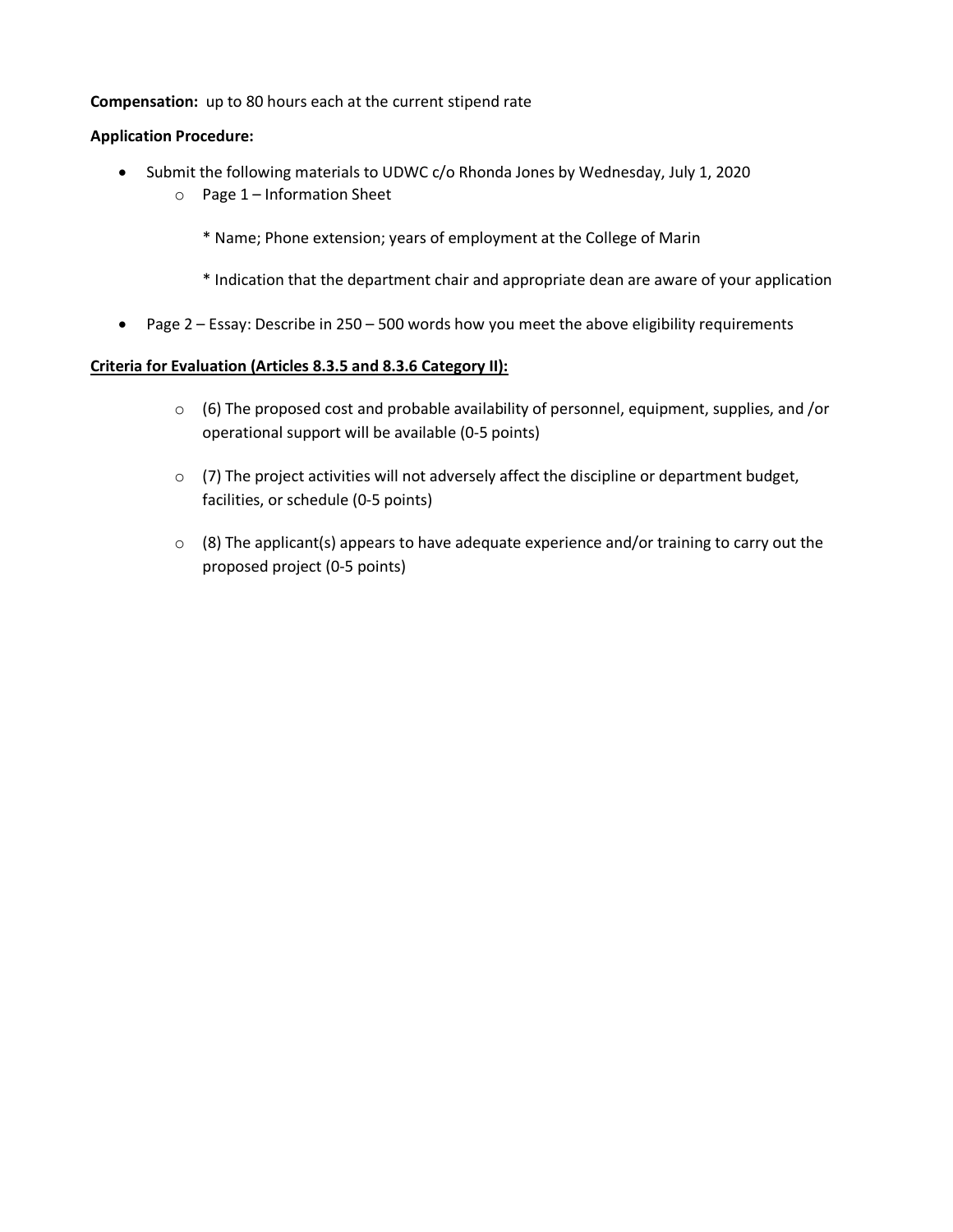## **District-directed Call for Applications Program Review Faculty Facilitators Spring 2020**

### **Background:**

The College is embarking on a new program review process with the goal of developing a reflective, dynamic, and ongoing practice of reflection that results in meaningful continuous instructional improvement. This work is articulated in the 2019-2022 Strategic Plan as follows:

- Data-informed, equity-minded, ongoing professional development expands faculty, staff, and administrator capacity and capability to meet Goal E1 (closing equity gaps).
	- o Pilot effective strategies for addressing equity gaps (inquiry teams; instructional effectiveness; iterative process);
	- $\circ$  Evidence of progress: Captured by documented reflection on practice and change of practice in incorporating equity-minded knowledge, skills, and abilities as evidenced in Program Review, SLO assessment documents, or other approved method.
- All academic programs identify and carry out data-informed, equity-minded, program-specific changes through the program review process toward Goal E1 attainment (closing equity gaps).
	- o Engage Academic Senate in creating equity standards for program review
	- $\circ$  Develop equitable practice and policies designed to support differences in the contexts of students' learning—not to treat all students the same.
	- o Evidence of progress: As documented in Program Review, all academic programs have interventions in place by 2022 to decrease racial equity gaps.

During the spring of 2020, the faculty facilitators will collaborate with the pilot departments/disciplines that are scheduled to finalize their program reviews for 2019-2020 to facilitate faculty discussions on interpreting the data, the meaning of the SLO outcomes and assessments, and equity-minded instructional practices (and how to put them into action).

## **Specific responsibilities:**

- Participate in creating the process for program review facilitation.
- Facilitate discussions with department/discipline faculty that pertain to the program review framework.
- Assist department/discipline faculty with connecting program review to strategic plan initiatives, including related goals in Equity and Instructional Programs.
- Liaise with relevant Academic Senate subcommittee to document progress with departments/disciplines

## **Timeframe:** Spring semester 2020

## **Eligibility Requirements:**

- Full-time or part-time faculty status at College of Marin.
- Experience and demonstrated leadership in instructional effectiveness and equity-based theory and practices
- Ability to convene groups and facilitate discussions skillfully and collegially
- Understanding of how to interpret data and communicate meaning of data, especially related to SLOs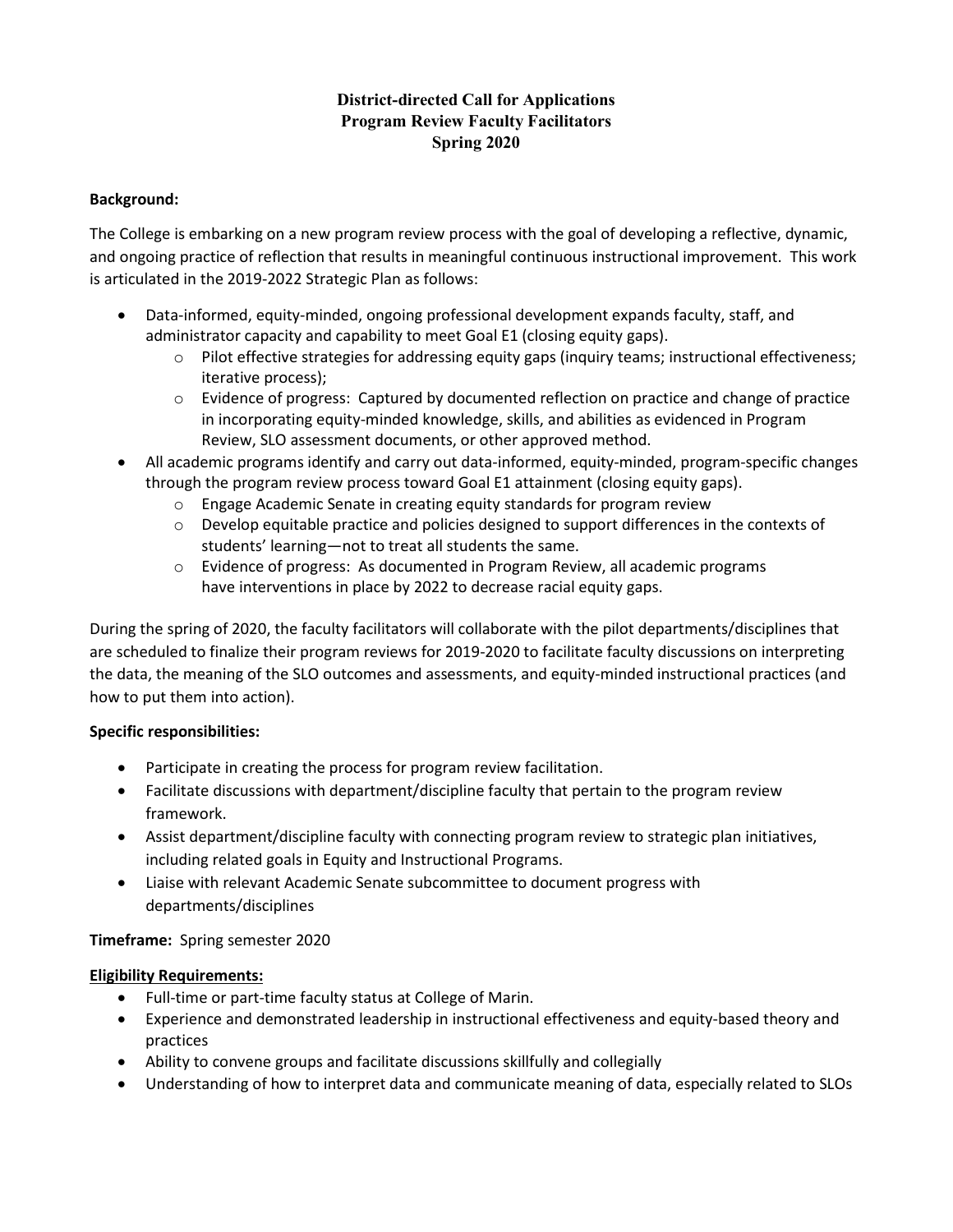### **Compensation:** up to 80 hours each at the current stipend rate

### **Application Procedure:**

- Submit the following materials to UDWC c/o Rhonda Jones by Friday, December 20, 2019
	- o Page 1 Information Sheet
		- \* Name; Phone extension; years of employment at the College of Marin
		- \* Indication that the department chair and appropriate dean are aware of your application
- Page 2 Essay: Describe in 250 500 words how you meet the above eligibility requirements

### **Criteria for Evaluation (Articles 8.3.5 and 8.3.6 Category II):**

- $\circ$  (6) The proposed cost and probable availability of personnel, equipment, supplies, and /or operational support will be available (0-5 points)
- o (7) The project activities will not adversely affect the discipline or department budget, facilities, or schedule (0-5 points)
- $\circ$  (8) The applicant(s) appears to have adequate experience and/or training to carry out the proposed project (0-5 points)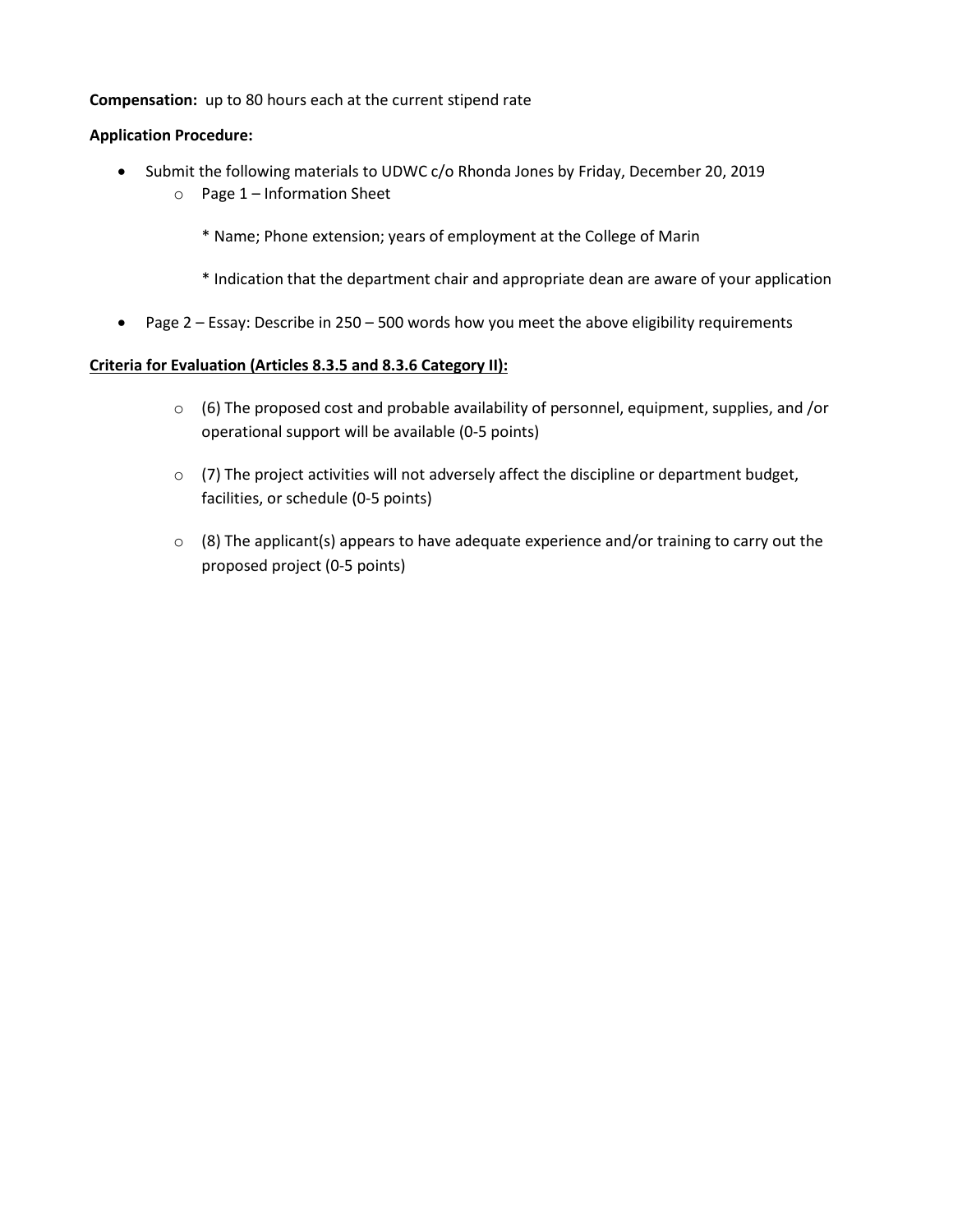# **District-directed Call for Applications Program Review Faculty Facilitators and Faculty Mentees Spring 2021 and Fall 2021**

### **Background:**

The College is continuing to successfully steer our new program review process and working towards our goals of implementing and sustaining a reflective and dynamic practice of reflection that results in meaningful continuous instructional improvement. This work is articulated in the 2019-2022 Strategic Plan as follows:

- Data-informed, equity-minded, ongoing professional development expands faculty, staff, and administrator capacity and capability to meet Goal E1 (closing equity gaps).
	- o Use effective strategies for addressing equity gaps (inquiry teams; instructional effectiveness; iterative process);
	- $\circ$  Evidence of progress: Captured by documented reflection on practice and change of practice in incorporating equity-minded knowledge, skills, and abilities as evidenced in Program Review, SLO assessment documents, or other approved method.
- All academic programs identify and carry out data-informed, equity-minded, program-specific changes through the program review process toward Goal E1 attainment (closing equity gaps).
	- o Engage Academic Senate in creating equity standards for program review
	- o Develop equitable practice and policies designed to support differences in the contexts of students' learning—not to treat all students the same.
	- $\circ$  Evidence of progress: As documented in Program Review, all academic programs have interventions in place by 2022 to decrease racial equity gaps.

The faculty facilitators will collaborate with the pilot departments/disciplines that are scheduled to finalize their program reviews for 2020-2021 to facilitate faculty discussions on interpreting the data, the meaning of the SLO outcomes and assessments, and equity-minded instructional practices (and how to put them into action). The facilitators will start working with the faculty who are scheduled for 2021-22 program review submissions as well.

In addition, the faculty facilitators will take on the added responsibility of mentoring new faculty to expand the number of faculty who participate in leading the program review process. Up to two faculty mentees will be selected for Spring 2021 and Fall 2021 to be mentored by the faculty facilitators.

## **Specific responsibilities:**

- Participate in creating the process for program review facilitation.
- Facilitate discussions with department/discipline faculty that pertain to the program review framework.
- Assist department/discipline faculty with connecting program review to strategic plan initiatives, including related goals in Equity and Instructional Programs.
- Mentor faculty mentees, including familiarization with the process, attending meetings with departments, and identifying other training needs that relate to the role
- Liaise with relevant Academic Senate subcommittee to document progress with departments/disciplines